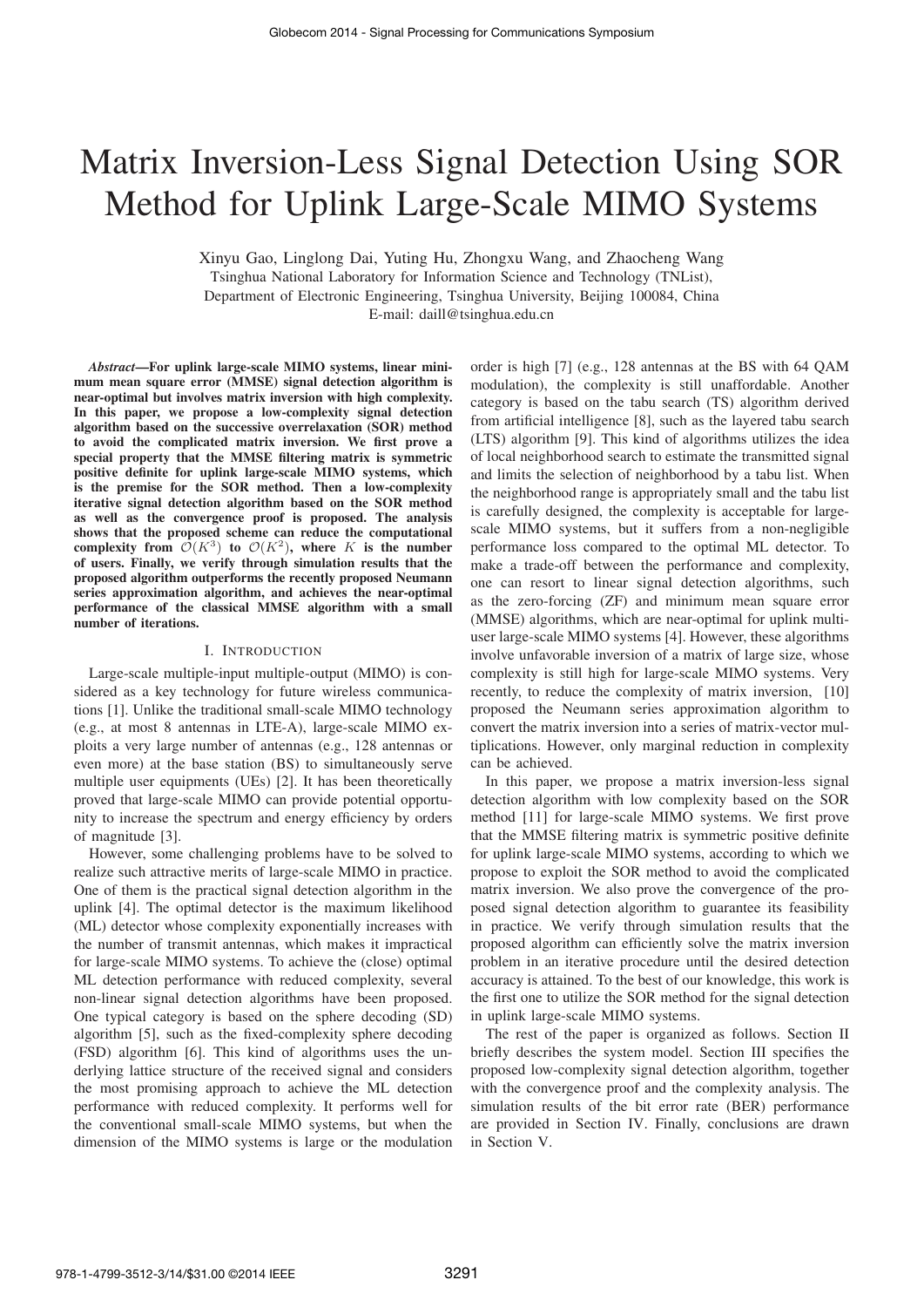*Notation*: We use lower-case and upper-case boldface letters to denote vectors and matrices, respectively;  $(\cdot)^T$ ,  $(\cdot)^H$ ,  $(\cdot)^{-1}$ , and |·| denote the transpose, conjugate transpose, matrix inversion, and absolute operators, respectively;  $\text{Re}\{\cdot\}$  and  $\text{Im}\{\cdot\}$ denote the real part and imaginary part of a complex number, respectively; Finally,  $\mathbf{I}_N$  represents the  $N \times N$  identity matrix.

#### II. SYSTEM MODEL

We consider a uplink large-scale MIMO system employing  $N$  antennas at the BS to simultaneously serve  $K$  singleantenna UEs [2], [4]. Usually we have  $N \gg K$ , e.g.,  $N = 128$  and  $K = 16$  have been considered in [4].

The transmitted bit streams from different users are first encoded by the channel encoder and then mapped to symbols by taking values from a modulation alphabet. Let  $\mathbf{s}_c = [s_{c,1}, \dots, s_{c,K}]^T$  denote the transmitted signal vector from all K users, and  $H_c \in \mathbb{C}^{N \times K}$  denote the flat Rayleigh fading channel matrix, whose entries are assumed to be independently and identically distributed (i.i.d.) with zero mean and unit variance [2]. Then the received signal vector  $\mathbf{y}_c = [y_{c,1}, \dots, y_{c,N}]^T$  at the BS can be represented as

$$
\mathbf{y}_c = \mathbf{H}_c \mathbf{s}_c + \mathbf{n}_c,\tag{1}
$$

where  $\mathbf{n}_c = [n_{c,1}, \dots, n_{c,N}]^T$  is the noise vector whose entries are i.i.d and follow the distribution  $CN(0, \sigma^2)$ .

For signal detection, the complex-valued system model (1) can be converted into a corresponding real-valued one as

$$
y = Hs + n,\t(2)
$$

where  $\mathbf{y} = [\text{Re}\{\mathbf{y}_c\} \quad \text{Im}\{\mathbf{y}_c\}]^T$  is of size  $2N \times 1$ , accord- $\text{insly } \mathbf{s} = [\text{Re}\{\mathbf{s}_c\} \quad \text{Im}\{\mathbf{s}_c\}]^T$ ,  $\mathbf{n} = [\text{Re}\{\mathbf{n}_c\} \quad \text{Im}\{\mathbf{n}_c\}]^T$ , and

$$
\mathbf{H} = \left[ \begin{array}{cc} \text{Re}\{\mathbf{H}_c\} & -\text{Im}\{\mathbf{H}_c\} \\ \text{Im}\{\mathbf{H}_c\} & \text{Re}\{\mathbf{H}_c\} \end{array} \right]_{2N \times 2K} .
$$
 (3)

At the BS, after the channel matrix **H** has been obtained through time-domain and/or frequency-domain training pilots [12] [13], the task of signal detection is to recover the transmitted signal vector **s** from the received signal vector **y**. It has been proved that the linear MMSE signal detection algorithm is near-optimal for uplink multi-user large-scale MIMO systems [4], and the estimate of the transmitted signal vector  $\hat{s}$  can be obtained by

$$
\hat{\mathbf{s}} = (\mathbf{H}^H \mathbf{H} + \sigma^2 \mathbf{I}_{2K})^{-1} \mathbf{H}^H \mathbf{y} = \mathbf{W}^{-1} \hat{\mathbf{y}},
$$
 (4)

where  $\hat{y} = H^H y$ , and the MMSE filtering matrix **W** is denoted as

$$
\mathbf{W} = \mathbf{G} + \sigma^2 \mathbf{I}_{2K},\tag{5}
$$

where  $G = H<sup>H</sup>H$  is the Gram matrix. The computational complexity of the direct matrix inversion **W**<sup>−1</sup> is  $\mathcal{O}(K^3)$ , which is high for large-scale MIMO systems.

## III. LOW-COMPLEXITY SIGNAL DETECTION FOR UPLINK LARGE-SCALE MIMO

In this section, we first prove a special property of largescale MIMO systems that the MMSE filtering matrix is symmetric positive definite. Based on this property, we then propose a low-complexity signal detection algorithm utilizing the SOR method to iteratively achieve the MMSE estimate without matrix inversion. The convergence proof is also addressed. Finally, we provide the complexity analysis of the proposed algorithm to show its advantage over conventional schemes.

### *A. Matrix inversion-less signal detection utilizing SOR method*

Unlike the conventional (small-scale) MIMO systems with small number of antennas, large-scale MIMO systems enjoy a special property that the column vectors of the channel matrix are asymptotically orthogonal [4]. Based on that, we prove that the MMSE filtering matrix is symmetric positive definite in the following Lemma 1.

Lemma 1. *For uplink large-scale MIMO systems, the MMSE filtering matrix* **W** *is symmetric positive definite*.

*Proof:* Since the complex-valued MIMO system model has been converted into the real-valued one, the transpose of matrix and the conjugate transpose of matrix will be the same, e.g.,  $G = H^H H = H^T H$ . Thus, we have

$$
\mathbf{G}^T = (\mathbf{H}^T \mathbf{H})^T = \mathbf{H}^T \mathbf{H} = \mathbf{G},\tag{6}
$$

which indicates that the Gram matrix **G** is symmetric. Meanwhile, for uplink large-scale MIMO systems, the column vectors of the real-valued channel matrix **H** are asymptotically orthogonal [4], i.e., the equation  $Hq = 0$  has an unique solution, which is the  $2K \times 1$  zero vector. Thus, for any  $2K \times 1$  non-zero real-valued vector **r**, we have

$$
\left(\mathbf{H}\mathbf{r}\right)^{T}\mathbf{H}\mathbf{r} = \mathbf{r}^{T}\mathbf{G}\mathbf{r} > 0,\tag{7}
$$

which implies that **G** is positive definite. Considering (6) and (7), we can conclude that the Gram matrix  $G = H<sup>T</sup>H$ is symmetric positive definite. Finally, as the noise variance  $\sigma^2$  is positive, the MMSE filtering matrix  $\mathbf{W} = \mathbf{G} + \sigma^2 \mathbf{I}_{2K}$ in (5) is symmetric positive definite, too.

The special property that the MMSE filtering matrix **W** in uplink large-scale MIMO systems is symmetric positive definite inspires us to exploit the SOR method to efficiently solve (4) with low complexity. The SOR method is used to solve N-dimension linear equation  $A x = b$ , where A is the  $N \times N$  symmetric positive definite matrix, x is the  $N \times 1$ solution vector, and **b** is the  $N \times 1$  measurement vector. Unlike the traditional method that directly computes  $A^{-1}b$ to obtain **x**, the SOR method can efficiently solve the linear equation in an iterative manner without the complicated matrix inversion. Since matrix **A** is symmetric positive definite, we can decompose it into a diagonal component **DA**, a strictly lower triangular component **LA**, and a strictly upper triangular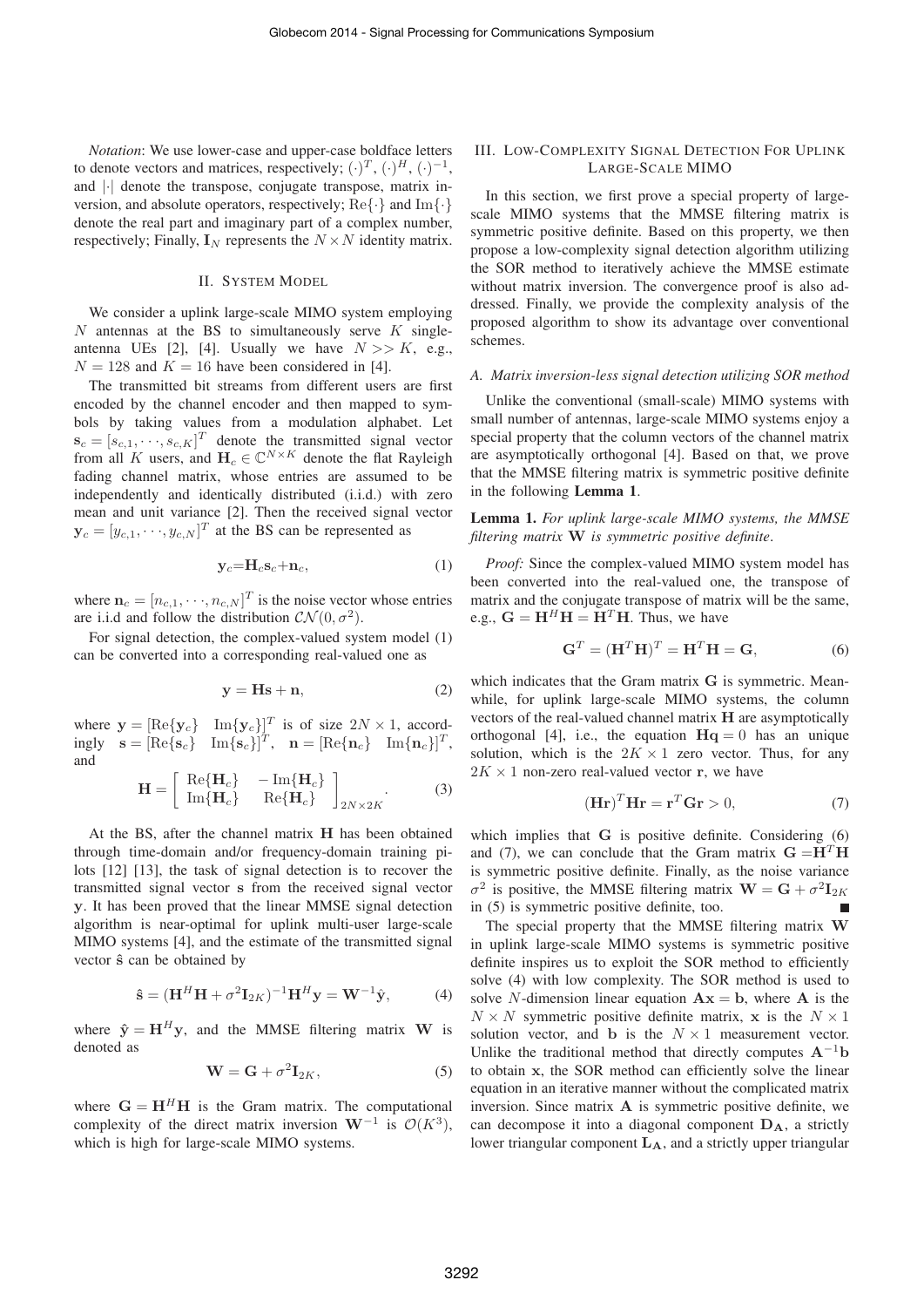component  $L_A^T$ . Then the SOR iteration can be described According to the definition of eigenvalue, we have as [11]

$$
\mathbf{x}^{(i+1)} = (\mathbf{L}_{\mathbf{A}} + \frac{1}{w} \mathbf{D}_{\mathbf{A}})^{-1} \left[ \left( (\frac{1}{w} - 1) \mathbf{D}_{\mathbf{A}} - \mathbf{L}_{\mathbf{A}}^T \right) \mathbf{x}^{(i)} + \mathbf{b} \right],
$$
 (8)

where the superscript  $i = 0, 1, 2, \cdots$  denotes the number of iterations, and  $w$  represents the relaxation parameter, which plays an important role in the convergence and the convergence rate. Note that when  $w = 1$ , the SOR method is the same as the well known Gauss-Seidel method [11], which means that the Gauss-Seidel method is a special case of the SOR method. We will discuss the selection of the relaxation parameter  $w$  in detail later in Section IV.

Due to the MMSE filtering matrix **W** is symmetric positive definite for uplink large-scale MIMO systems as proved in Lemma 1, we can also decompose **W** as

$$
\mathbf{W} = \mathbf{D} + \mathbf{L} + \mathbf{L}^T,\tag{9}
$$

where  $D$ ,  $L$ , and  $L<sup>T</sup>$  denote the diagonal component, the strictly lower triangular component, and the strictly upper triangular component of **W**, respectively. Then we can utilize the SOR method to estimate the transmitted signal vector **s** as below

$$
\mathbf{s}^{(i+1)} = (\mathbf{L} + \frac{1}{w}\mathbf{D})^{-1} \left[ \left( (\frac{1}{w} - 1)\mathbf{D} - \mathbf{L}^T \right) \mathbf{s}^{(i)} + \hat{\mathbf{y}} \right], \quad (10)
$$

where  $s^{(0)}$  denotes the initial solution, which is usually set as a  $2K \times 1$  zero vector without loss of generality [11]. Then the solution to the signal detection problem (4) can be solved by the SOR method according to

$$
(\mathbf{L} + \frac{1}{w}\mathbf{D})\mathbf{s}^{(i+1)} = \hat{\mathbf{y}} + \left((\frac{1}{w} - 1)\mathbf{D} - \mathbf{L}^T\right)\mathbf{s}^{(i)}.
$$
 (11)

As  $(L + \frac{1}{w}D)$  is a lower triangular matrix, one can solve the equation  $(11)$  to obtain  $s^{(i+1)}$  with low complexity as will be addressed in Section III-C. Next we will prove the convergence of the proposed signal detection based on the SOR method.

## *B. Convergence proof*

Lemma 2. *For uplink large-scale MIMO systems, the signal detection algorithm using the SOR method is convergent when the relaxation parameter* w *satisfies*  $0 < w < 2$ .

*Proof:* We define  $\mathbf{C} = (\mathbf{L} + \frac{1}{w}\mathbf{D})^{-1}(\frac{1}{w}\mathbf{D} - \mathbf{D} - \mathbf{L}^T)$  and  $\mathbf{d} = (\mathbf{L} + \frac{1}{w}\mathbf{D})^{-1}\hat{\mathbf{y}}$ , where **C** is called as the iteration matrix. Then the SOR iteration (11) can be rewritten as

$$
\mathbf{s}^{(i+1)} = \mathbf{C}\mathbf{s}^{(i)} + \mathbf{d}.\tag{12}
$$

The spectral radius of the iteration matrix **C** is defined as the non-negative number  $\rho(C) = \max_{1 \le n \le 2K} |\lambda_n|$ , where  $\lambda_n$ denotes the nth eigenvalue of **C**. The necessary and sufficient conditions for the convergence of (12) is that the spectral radius should satisfy [11, Theorem 7.2.2]

$$
\rho(\mathbf{C}) = \max_{1 \le n \le 2K} |\lambda_n| < 1. \tag{13}
$$

$$
\mathbf{Cr} = (\mathbf{L} + \frac{1}{w}\mathbf{D})^{-1}(\frac{1}{w}\mathbf{D} - \mathbf{D} - \mathbf{L}^T)\mathbf{r} = \lambda_n \mathbf{r},\qquad(14)
$$

where **r** is an arbitrary  $2K \times 1$  non-zero real-valued vector. Note that (14) can be also presented as

$$
(\frac{1}{w}\mathbf{D} - \mathbf{D} - \mathbf{L}^T)\mathbf{r} = (\mathbf{L} + \frac{1}{w}\mathbf{D})\lambda_n \mathbf{r}.
$$
 (15)

Multiply both sides of (15) by  $r<sup>T</sup>$  will yield

$$
\mathbf{r}^T(\frac{1}{w}\mathbf{D} - \mathbf{D} - \mathbf{L}^T)\mathbf{r} = \lambda_n \mathbf{r}^T(\mathbf{L} + \frac{1}{w}\mathbf{D})\mathbf{r}.
$$
 (16)

Then we take transpose on both sides of (16), and another equation can be obtained as

$$
\mathbf{r}^T(\frac{1}{w}\mathbf{D} - \mathbf{D} - \mathbf{L})\mathbf{r} = \lambda_n \mathbf{r}^T(\mathbf{L}^T + \frac{1}{w}\mathbf{D})\mathbf{r}.
$$
 (17)

Note that  $D = D<sup>T</sup>$  as D is a diagonal matrix. Add (16) and (17) will lead to

$$
\mathbf{r}^T \left( \left( \frac{2}{w} - 2 \right) \mathbf{D} - \mathbf{L} - \mathbf{L}^T \right) \mathbf{r} = \lambda_n \mathbf{r}^T (\mathbf{L}^T + \mathbf{L} + \frac{2}{w} \mathbf{D}) \mathbf{r}.
$$
 (18)

Substituting (9) into (18), we have

$$
(1 - \lambda_n)(\frac{2}{w} - 1)\mathbf{r}^T \mathbf{D} \mathbf{r} = (1 + \lambda_n)\mathbf{r}^T \mathbf{W} \mathbf{r}.
$$
 (19)

Since the MMSE filtering matrix **W** is positive definite as proved above, the diagonal matrix **D** is positive definite, too. Then we have  $\mathbf{r}^T \mathbf{D} \mathbf{r} > 0$  and  $\mathbf{r}^T \mathbf{W} \mathbf{r} > 0$ . Besides, we also have  $(\frac{2}{w} - 1) > 0$  if  $0 < w < 2$ . Thus, we can conclude that  $(1 - \lambda_n)(1 + \lambda_n) > 0$ , which means

$$
|\lambda_n| < 1. \tag{20}
$$

Substituting (20) into (13), we can assert that  $\rho(C) < 1$ , so the SOR iteration (11) is convergent.

It is worth pointing out that another different proof of Lemma 2 can be found in [14, Theorem 11.2.3], which utilizes the orthogonal transformation with high complexity to obtain the convergence proof, while our method directly exploits the definition of eigenvalue, which is simpler than the existing method [14].

#### *C. Computational complexity analysis*

The computational complexity in terms of required number of multiplications is analyzed in this part. It can be found from (11) that the computational complexity of the ith iteration of the proposed signal detection algorithm originates from solving the linear equation. Considering the definition of **D**, **L**, and  $L^T$ , the solution can be presented as

$$
s_m^{(i+1)} = (1 - w)s_m^{(i)}
$$
  
+ 
$$
\frac{w}{W_{m,m}} (\hat{y}_m - \sum_{k < m} W_{m,k} s_k^{(i+1)} - \sum_{k > m} W_{m,k} s_k^{(i)}), \quad (21)
$$
  

$$
m, k = 1, 2, \dots 2K,
$$

where  $s_m^{(i)}$ ,  $s_m^{(i+1)}$ , and  $\hat{y}_m$  denote the mth element of  $\mathbf{s}^{(i)}$ ,  $\mathbf{s}^{(i+1)}$ , and  $\hat{\mathbf{y}}$  in (4), respectively, and  $W_{m,k}$  denotes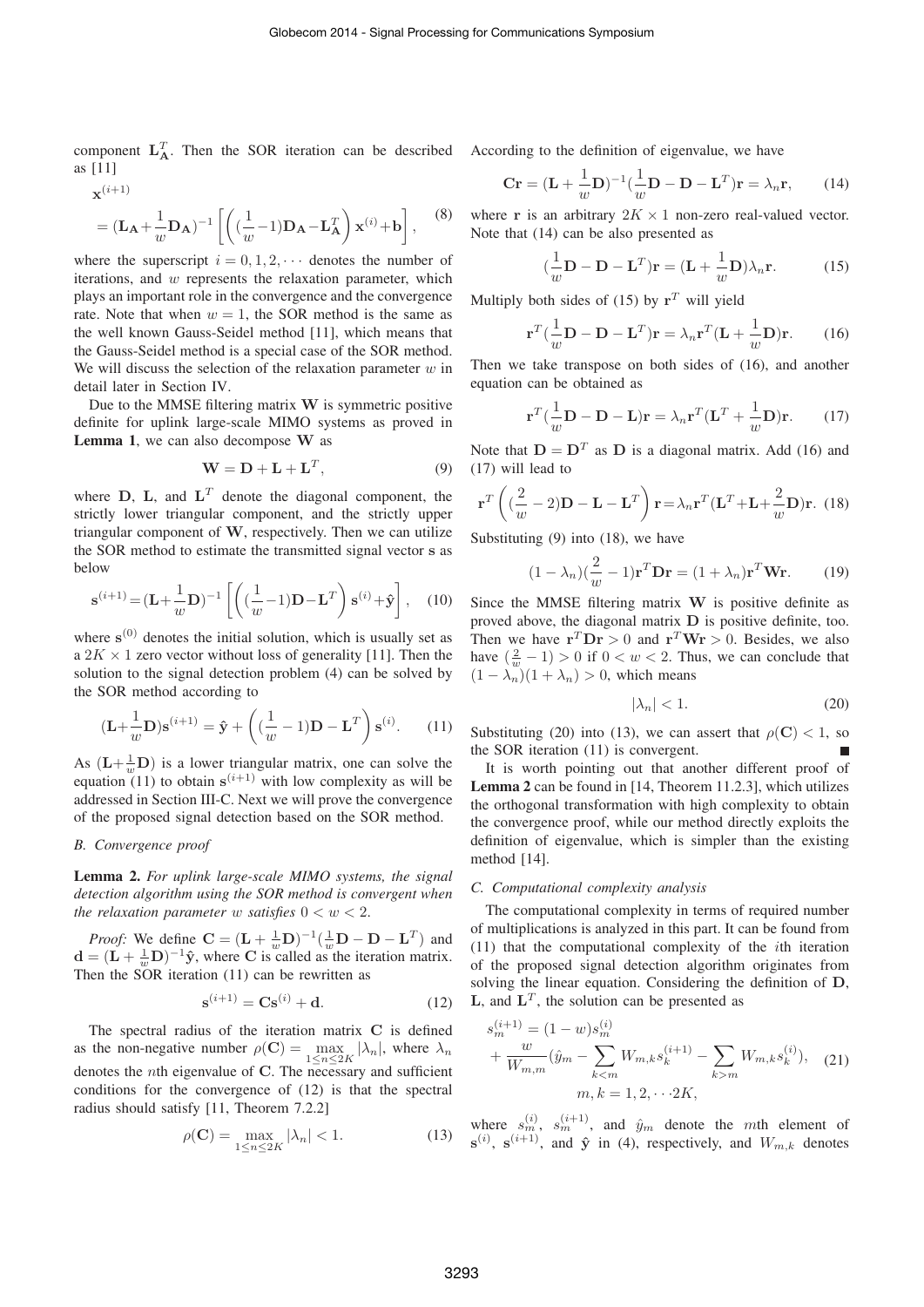the mth row and kth column entry of **W**. The required number of multiplications in the computation of  $(1 - w)s_m^{(i)}$ <br>and  $\frac{w}{W_{m,m}}(\hat{y}_m - \sum_{k \le m} W_{m,k}s_k^{(i+1)} - \sum_{k > m} W_{m,k}s_k^{(i)})$  is 1 and  $2K + 1$ , respectively. Therefore the computation of each element of  $s^{(i+1)}$  requires  $2K + 2$  times of multiplications. Since there are  $2K$  elements in  $s^{(i+1)}$ , the overall required number of multiplications is  $4K^2 + 4K$ .

TABLE I COMPUTATIONAL COMPLEXITY

|       | Conventional Neumann series<br>approximation algorithm [10] | Proposed signal detection<br>algorithm |
|-------|-------------------------------------------------------------|----------------------------------------|
| $i=2$ | $12K^2 - 4K$                                                | $8K^2 + 8K$                            |
| $i=3$ | $8K^3 + 4K^2 - 2K$                                          | $12K^2 + 12K$                          |
| $i=4$ | $16K^3 - 4K^2$                                              | $16K^2 + 16K$                          |
| $i=5$ | $24K^3 - 12K^2 + 2K$                                        | $20K^2 + 20K$                          |

Table I compares the complexity of the conventional Neumann series approximation algorithm [10] and the proposed algorithm based on the SOR method. Since the complexity of the classical MMSE algorithm is  $\mathcal{O}(K^3)$ , we can conclude from Table I that the conventional Neumann series approximation algorithm can reduce the complexity from  $\mathcal{O}(K^3)$  to  $\mathcal{O}(K^2)$ when the number of iterations is  $i = 2$ , but the complexity is still  $\mathcal{O}(K^3)$  when  $i \geq 3$ . To ensure the approximation performance, usually a large value of  $i$  is required to approach the final MMSE solution **ˆs** as will be verified later in Section IV. So the overall complexity is almost the same as the MMSE algorithm, which means only marginal reduction in complexity can be achieved. However, we can observe that the complexity of the proposed algorithm is  $\mathcal{O}(K^2)$  for arbitrary number of iterations. And even for  $i = 2$ , the proposed algorithm enjoys a lower complexity than the conventional one [10].

Additionally, we can observe from (21) that the computation of  $s_m^{(i+1)}$  utilizes  $s_k^{(i+1)}$  for  $k = 1, 2, \dots, m-1$  and  $s_l^{(i)}$  for  $l = m, m + 1, \dots, 2K$ , which is similar to the Gauss-Seidel method [11]. Then, two another benefits can be expected. Firstly, after  $s_m^{(i+1)}$  has been obtained, we can use it to overwrite  $s_m^{(i)}$  which is useless in the next computation of  $s_{m+1}^{(i+1)}$ . Consequently, only one storage vector of size  $2K \times 1$ is required; secondly, when  $i$  increases, the solution to  $(11)$ becomes closer to the final MMSE solution  $\hat{\mathbf{s}}$ . Thus  $s_m^{(i+1)}$ can exploits the elements of  $s_k^{(i+1)}$  for  $k = 1, 2, \dots, m - 1$  that have already been computed in the current iteration to produce more reliable result than the conventional algorithm [10] only utilizing all the elements of  $s^{(i)}$  in the previous iteration. Thus, a faster convergence rate can be expected, and the required number of iterations to achieve a certain estimation accuracy becomes smaller. Based on these two special advantages of the SOR method, the overall complexity of the proposed algorithm can be reduced further.

#### IV. SIMULATION RESULTS

To verify the performance of the proposed signal detection algorithm, we provide the BER simulation results compared with the recently proposed Neumann series approximation algorithm [10]. The BER performance of the classical MMSE



Fig. 1. BER performance of the proposed SOR-based signal detection algorithm against the relaxation parameter w, where  $SNR = 4$  dB and  $i = 3$ .



Fig. 2. BER performance comparison when  $N \times K = 64 \times 8$ .

algorithm with complicated but exact matrix inversion is included as the benchmark for comparison. Besides, to verify the near-optimal performance of the MMSE algorithm, the performance of the optimal ML detection algorithm is also provided. We consider two large-scale MIMO systems with  $N \times K = 64 \times 8$  and  $N \times K = 128 \times 16$ , respectively. The modulation scheme of 64 QAM is adopted. The rate-1/2 industry standard convolutional code with generator polynomials  $[133<sub>o</sub> 171<sub>o</sub>]$  is employed, and a random interleaver is also used to combat the burst error. The Rayleigh fading channel model is considered. After multi-user signal detection, the estimated signal vector is used to extract the soft information (by calculate the log-likelihood ratios (LLRs)) for soft-input Viterbi decoder for channel decoding.

Fig. 1 shows the BER performance of the proposed SORbased signal detection algorithm against the relaxation parameter w, where the signal-to-noise ratio (SNR) is  $4 dB$ , and the number of iterations is  $i = 3$ . As shown in Fig. 1, BERs of the MMSE algorithm are  $2.8854 \times 10^{-3}$  for  $N \times K = 64 \times 8$ ,